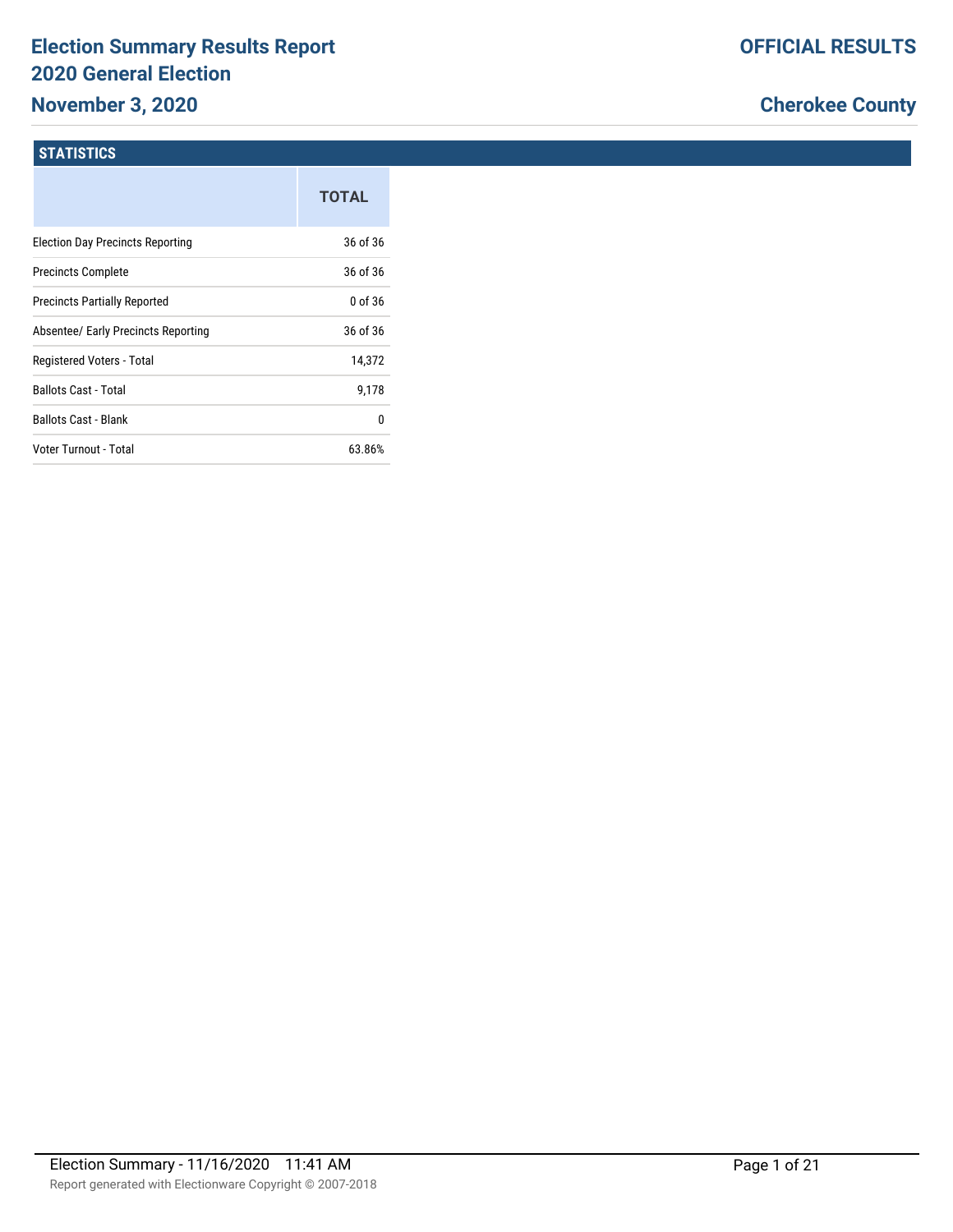#### **Pres/VP**

Vote For 1

|                         | <b>TOTAL</b> |
|-------------------------|--------------|
| Dem Biden and Harris    | 2,194        |
| Lib Jorgensen and Cohen | 168          |
| Rep Trump and Pence     | 6,766        |
| Write-In Totals         | 23           |
| Not Assigned            | 23           |
| <b>Total Votes Cast</b> | 9,151        |
| Overvotes               | 4            |
| Undervotes              | 23           |
| <b>Contest Totals</b>   | 9,178        |

#### **US Senate**

|                         | <b>TOTAL</b> |
|-------------------------|--------------|
| Dem Barbara Bollier     | 2,368        |
| Lib Jason Buckley       | 471          |
| Rep Roger Marshall      | 6,216        |
| <b>Write-In Totals</b>  | 10           |
| Not Assigned            | 10           |
| <b>Total Votes Cast</b> | 9,065        |
| Overvotes               | 5            |
| Undervotes              | 108          |
| <b>Contest Totals</b>   | 9,178        |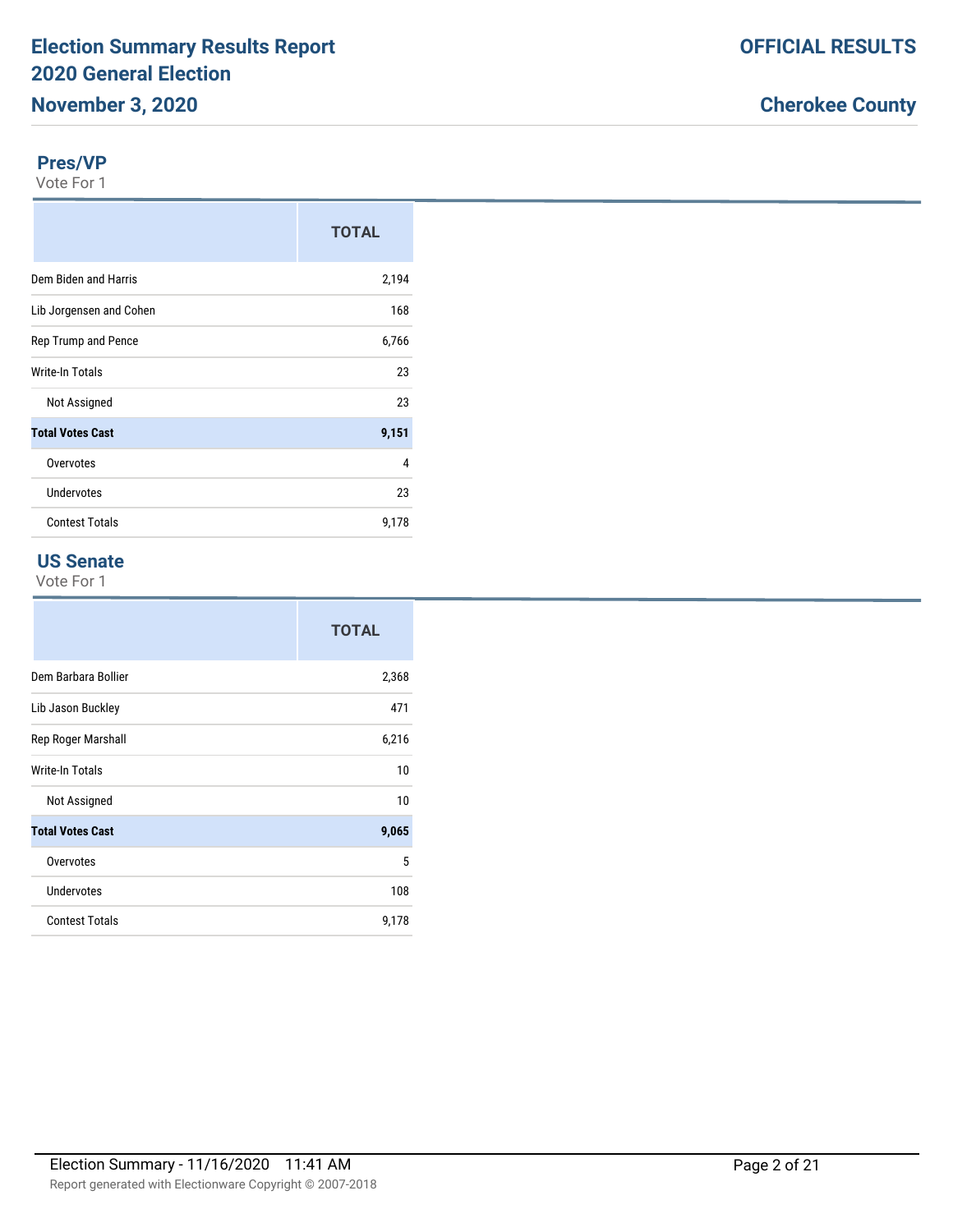#### **US House Rep 2nd Dis**

Vote For 1

|                           | <b>TOTAL</b> |
|---------------------------|--------------|
| Dem Michelle De La Isla   | 2,034        |
| <b>Lib Robert Garrard</b> | 410          |
| Rep Jake LaTurner         | 6,638        |
| Write-In Totals           | 10           |
| Not Assigned              | 10           |
| <b>Total Votes Cast</b>   | 9,092        |
| Overvotes                 | 3            |
| Undervotes                | 83           |
| <b>Contest Totals</b>     | 9,178        |

#### **KS Sen 13th Dis**

|                         | <b>TOTAL</b> |
|-------------------------|--------------|
| Rep Richard Hilderbrand | 7,024        |
| Dem Nancy J. Ingle      | 2,018        |
| Write-In Totals         | 11           |
| Not Assigned            | 11           |
| <b>Total Votes Cast</b> | 9,053        |
| Overvotes               | 4            |
| Undervotes              | 121          |
| <b>Contest Totals</b>   | 9,178        |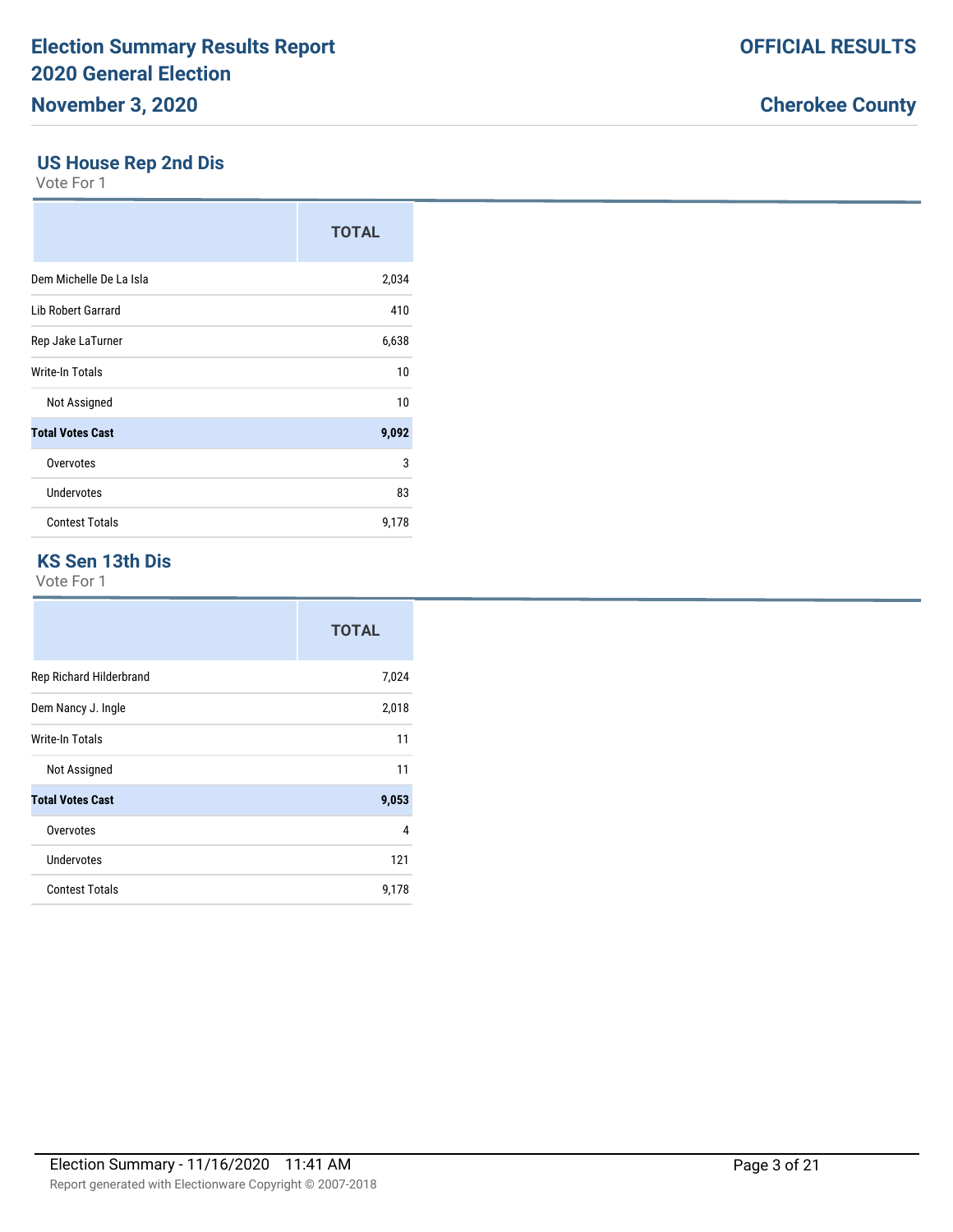#### **State Rep 1st Dis**

Vote For 1

|                         | <b>TOTAL</b> |
|-------------------------|--------------|
| Rep Michael Houser      | 7,961        |
| <b>Write-In Totals</b>  | 214          |
| Not Assigned            | 214          |
| <b>Total Votes Cast</b> | 8,175        |
| Overvotes               | 2            |
| Undervotes              | 1,001        |
| <b>Contest Totals</b>   | 9,178        |

### **County Comm 2nd Dis 2nd Dist**

|                         | <b>TOTAL</b> |
|-------------------------|--------------|
| Dem Owen Tom Pryor      | 924          |
| Rep Lorie M. Johnson    | 2,325        |
| Write-In Totals         | 6            |
| Not Assigned            | 6            |
| <b>Total Votes Cast</b> | 3,255        |
| Overvotes               | 1            |
| <b>Undervotes</b>       | 39           |
| <b>Contest Totals</b>   | 3,295        |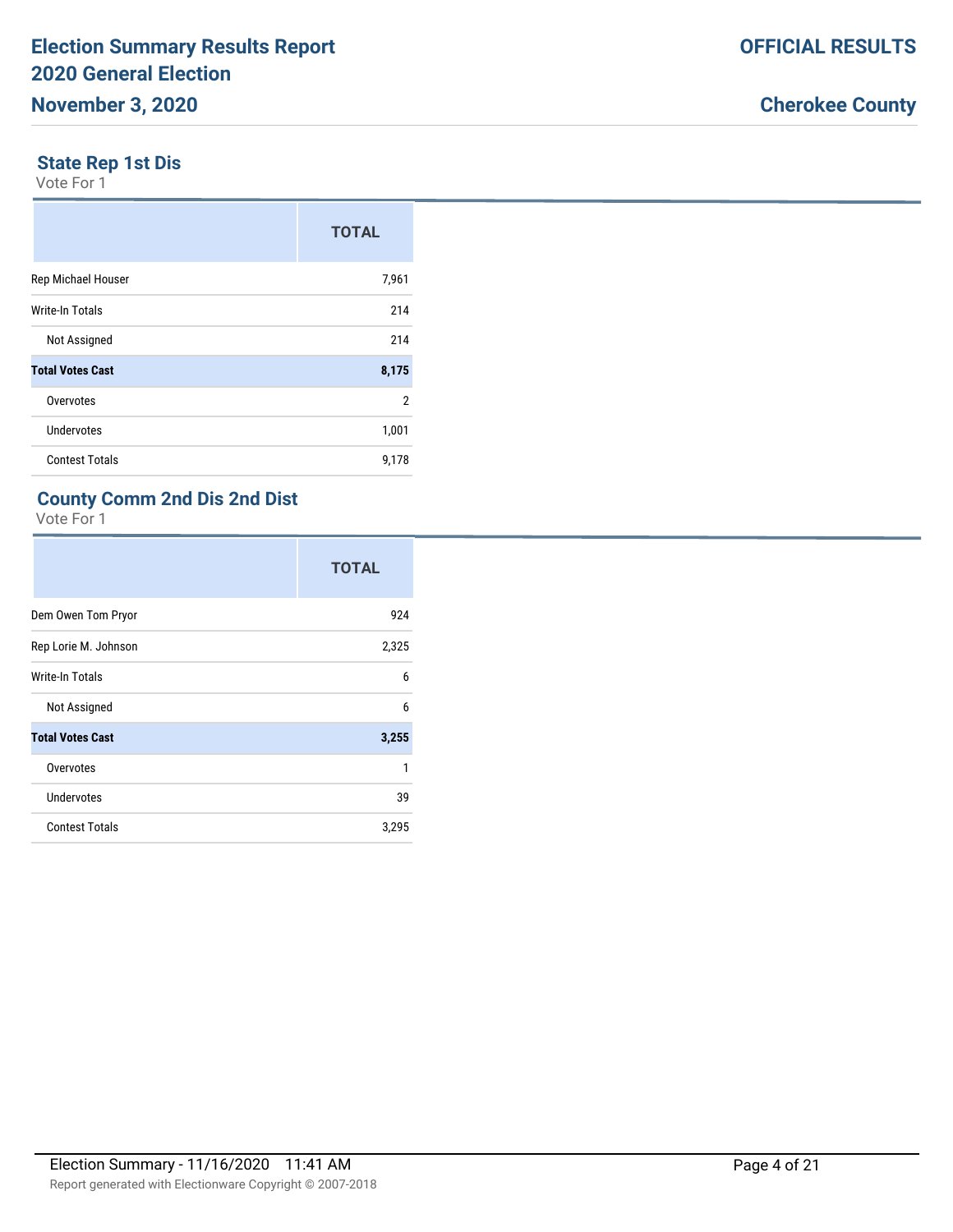#### **County Comm 3rd Dis. 3rd Dist**

Vote For 1

|                         | <b>TOTAL</b> |
|-------------------------|--------------|
| <b>Rep Cory Moates</b>  | 2,441        |
| <b>Write-In Totals</b>  | 79           |
| Not Assigned            | 79           |
| <b>Total Votes Cast</b> | 2,520        |
| Overvotes               | 0            |
| Undervotes              | 305          |
| <b>Contest Totals</b>   | 2,825        |

### **County Clerk**

|                             | <b>TOTAL</b> |
|-----------------------------|--------------|
| Dem Carol Rae Marcan-Venson | 2,361        |
| Rep Kyle D. Rennie          | 6,582        |
| Write-In Totals             | 17           |
| Not Assigned                | 17           |
| <b>Total Votes Cast</b>     | 8,960        |
| Overvotes                   | 5            |
| <b>Undervotes</b>           | 213          |
| <b>Contest Totals</b>       | 9,178        |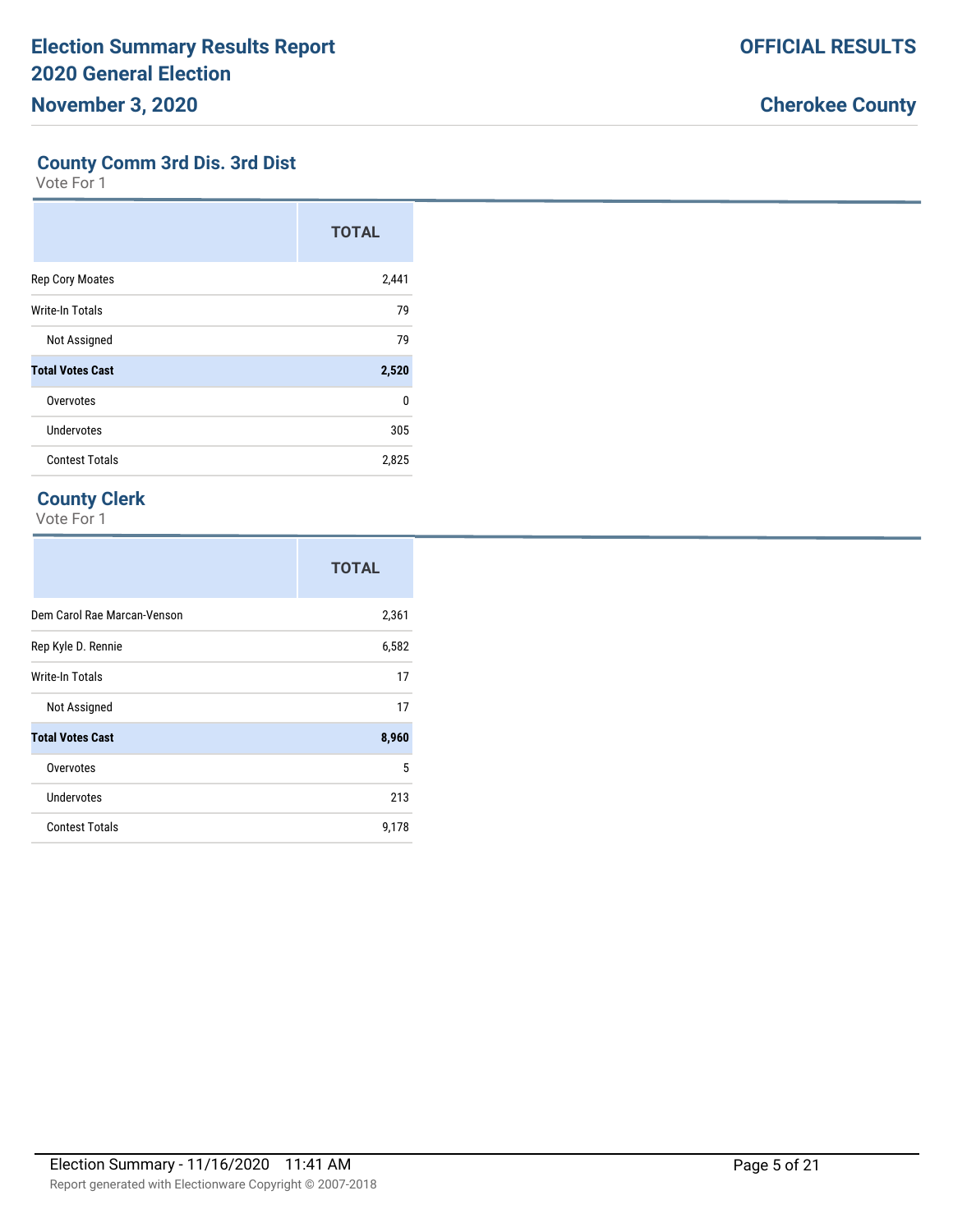#### **County Trea**

Vote For 1

|                         | <b>TOTAL</b> |
|-------------------------|--------------|
| Rep Raven Elmore        | 8,136        |
| <b>Write-In Totals</b>  | 136          |
| Not Assigned            | 136          |
| <b>Total Votes Cast</b> | 8,272        |
| Overvotes               | 3            |
| Undervotes              | 903          |
| <b>Contest Totals</b>   | 9,178        |

### **Reg of Deeds**

Vote For 1

|                         | <b>TOTAL</b> |
|-------------------------|--------------|
| Rep Barbara S. Bilke    | 8,129        |
| <b>Write-In Totals</b>  | 112          |
| Not Assigned            | 112          |
| <b>Total Votes Cast</b> | 8,241        |
| Overvotes               | 4            |
| Undervotes              | 933          |
| <b>Contest Totals</b>   | 9,178        |

### **County Atty**

|                         | <b>TOTAL</b> |
|-------------------------|--------------|
| Rep Jake Conard         | 8,041        |
| Write-In Totals         | 130          |
| Not Assigned            | 130          |
| <b>Total Votes Cast</b> | 8,171        |
| Overvotes               | 4            |
| Undervotes              | 1,003        |
| <b>Contest Totals</b>   | 9,178        |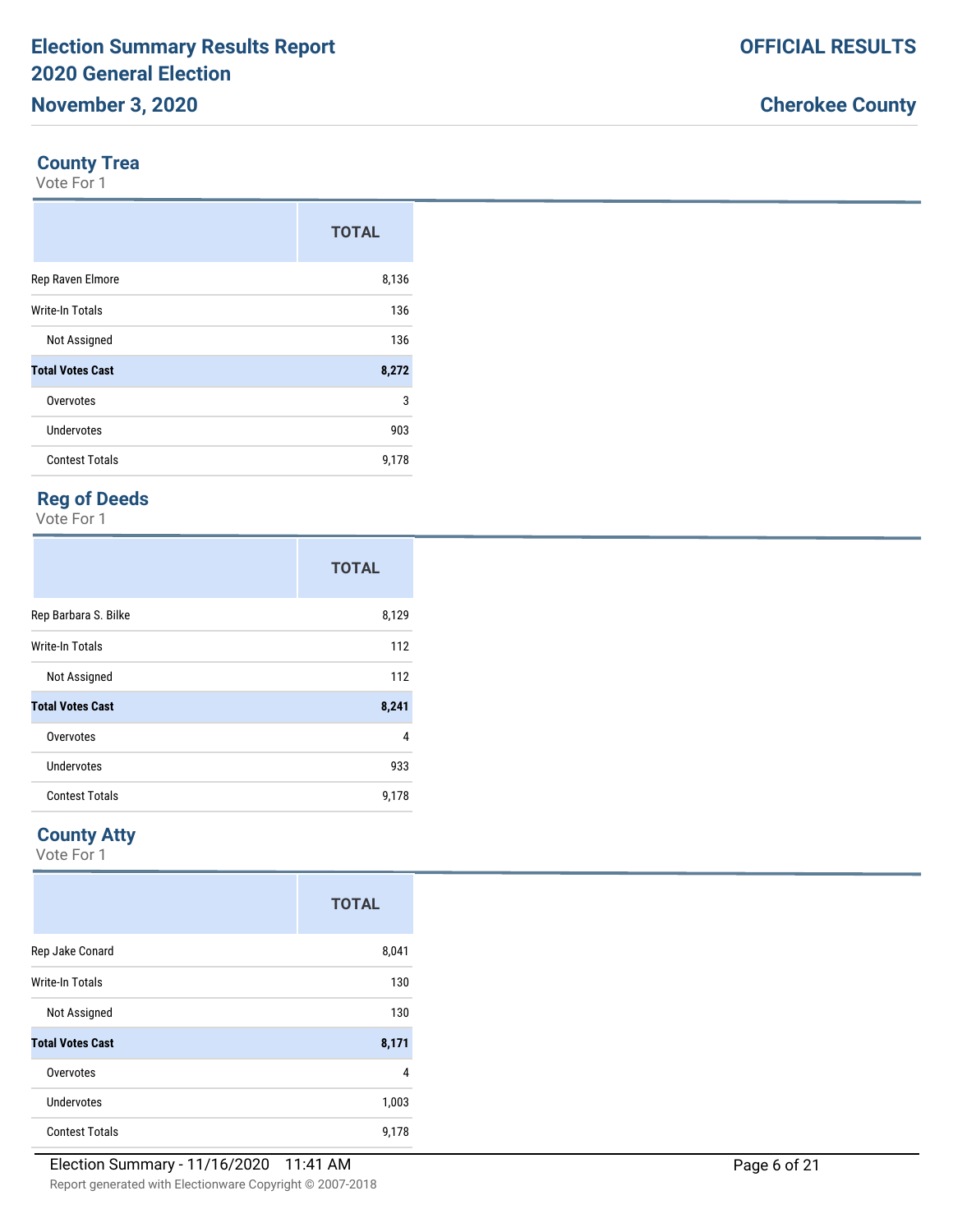#### **County Sher**

Vote For 1

|                         | <b>TOTAL</b> |
|-------------------------|--------------|
| Dem David M. Groves     | 7,932        |
| <b>Write-In Totals</b>  | 305          |
| Not Assigned            | 305          |
| <b>Total Votes Cast</b> | 8,237        |
| Overvotes               | 6            |
| Undervotes              | 935          |
| <b>Contest Totals</b>   | 9,178        |

# **CK Township Trust Cherokee**

Vote For 1

|                         | <b>TOTAL</b> |
|-------------------------|--------------|
| Rep Kimberly Grissom    | 169          |
| Write-In Totals         | $\mathbf{1}$ |
| Not Assigned            | 1            |
| <b>Total Votes Cast</b> | 170          |
| Overvotes               | 0            |
| Undervotes              | 22           |
| <b>Contest Totals</b>   | 192          |

### **CK Township Trea Cherokee**

|                         | <b>TOTAL</b> |
|-------------------------|--------------|
| Dem Jason A. Smith      | 153          |
| Write-In Totals         | 8            |
| Not Assigned            | 8            |
| <b>Total Votes Cast</b> | 161          |
| Overvotes               | 0            |
| Undervotes              | 31           |
| <b>Contest Totals</b>   | 192          |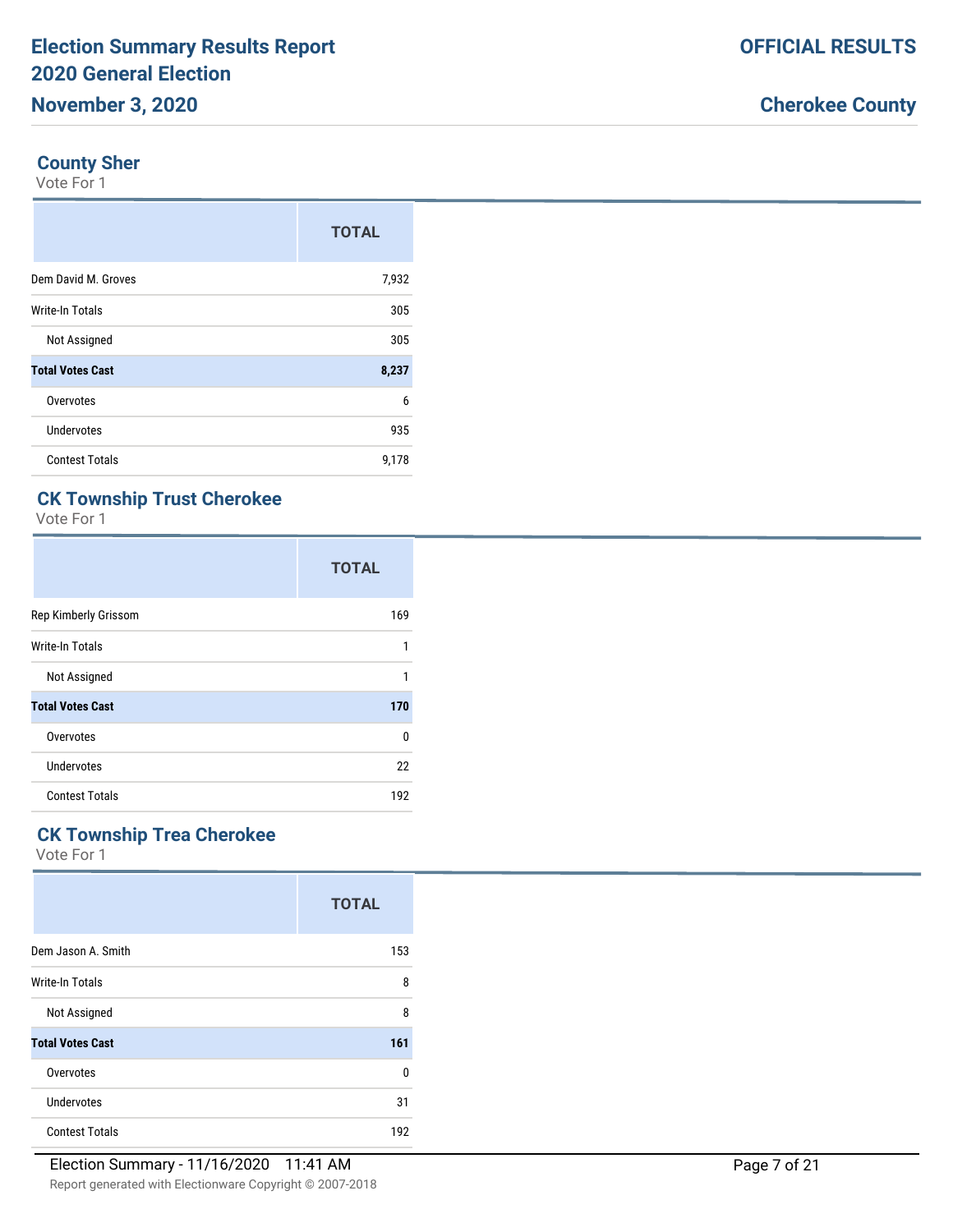#### **CR Township Trust Crawford**

Vote For 1

|                         | <b>TOTAL</b> |
|-------------------------|--------------|
| Rep Walter C. Hess      | 333          |
| Write-In Totals         | 7            |
| Not Assigned            | 7            |
| <b>Total Votes Cast</b> | 340          |
| Overvotes               | 0            |
| Undervotes              | 22           |
| <b>Contest Totals</b>   | 362          |

### **CR Township Trea Crawford**

Vote For 1

|                         | <b>TOTAL</b> |
|-------------------------|--------------|
| Dem Jack D. Cossairt    | 303          |
| Write-In Totals         | 9            |
| Not Assigned            | g            |
| <b>Total Votes Cast</b> | 312          |
| Overvotes               | <sup>0</sup> |
| Undervotes              | 50           |
| <b>Contest Totals</b>   | 362          |

#### **Gar Township Trust GardenTownship Trustee**

|                         | <b>TOTAL</b> |
|-------------------------|--------------|
| Dem Betty L. Moss       | 1,034        |
| Write-In Totals         | 64           |
| Not Assigned            | 64           |
| <b>Total Votes Cast</b> | 1,098        |
| Overvotes               | 0            |
| Undervotes              | 231          |
| <b>Contest Totals</b>   | 1,329        |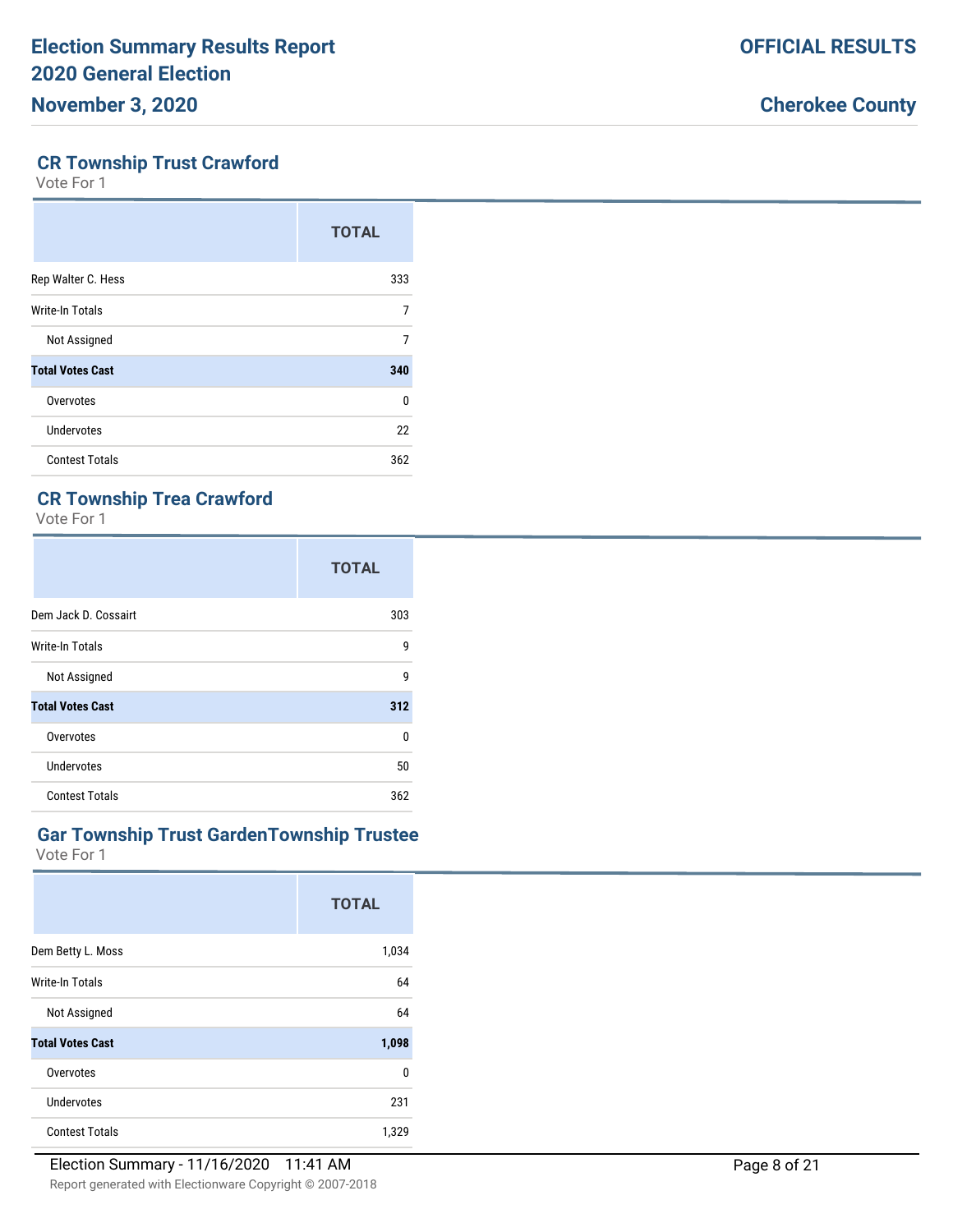# **Gar Township Trea GardenTownship Trustee**

Vote For 1

|                         | <b>TOTAL</b> |
|-------------------------|--------------|
| Dem Billy Gaines        | 1,038        |
| Write-In Totals         | 64           |
| Not Assigned            | 64           |
| <b>Total Votes Cast</b> | 1,102        |
| Overvotes               | 0            |
| <b>Undervotes</b>       | 227          |
| <b>Contest Totals</b>   | 1,329        |

# **Lola Township Trust Lola**

Vote For 1

|                         | <b>TOTAL</b> |
|-------------------------|--------------|
| Write-In Totals         | 14           |
| Not Assigned            | 14           |
| <b>Total Votes Cast</b> | 14           |
| Overvotes               | 0            |
| Undervotes              | 136          |
| <b>Contest Totals</b>   | 150          |

### **Lola Township Trea Lola**

|                         | <b>TOTAL</b> |
|-------------------------|--------------|
| <b>Write-In Totals</b>  | 11           |
| Not Assigned            | 11           |
| <b>Total Votes Cast</b> | 11           |
| Overvotes               | $\Omega$     |
| Undervotes              | 139          |
| <b>Contest Totals</b>   | 150          |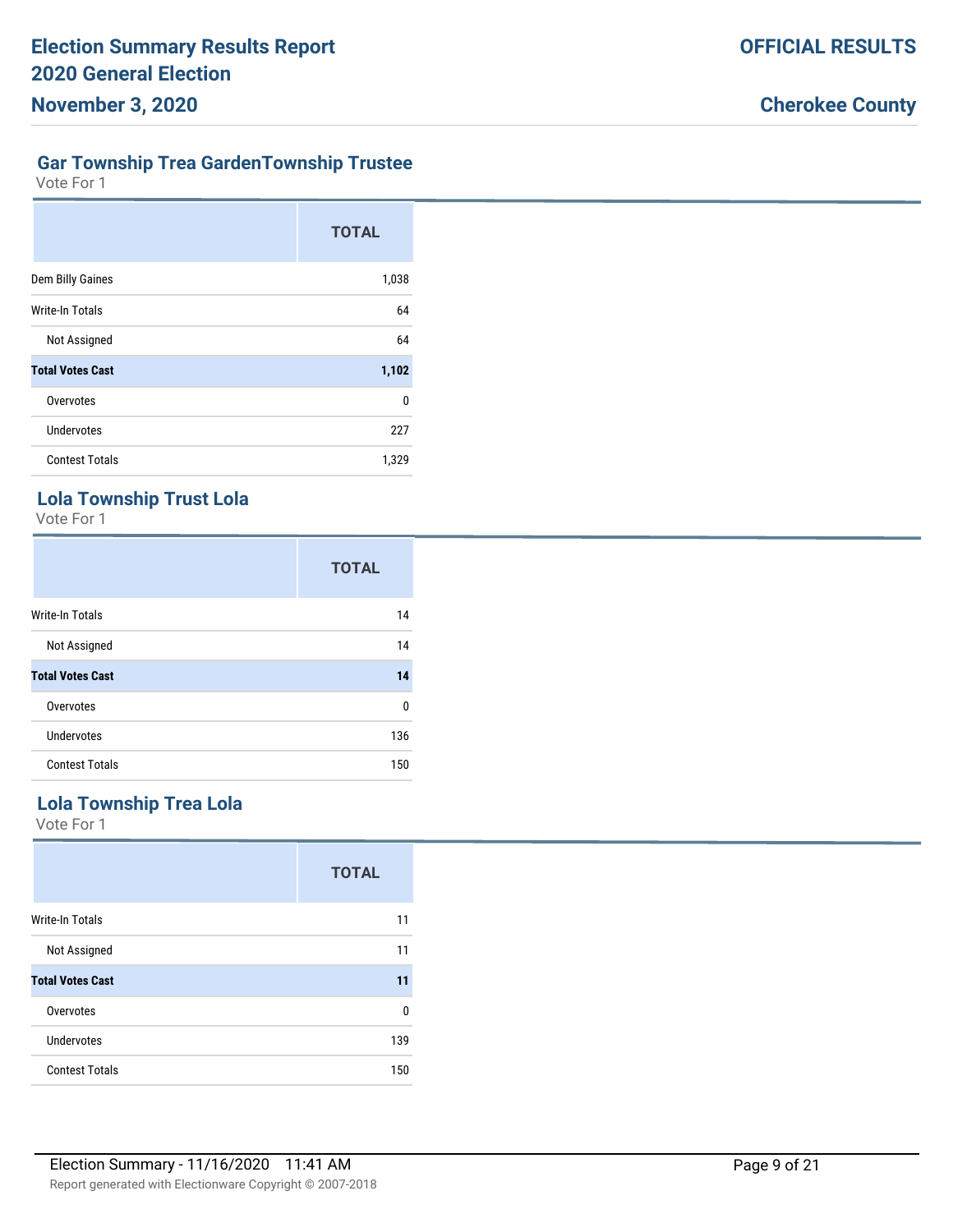#### **Low Township Trust Lowell**

Vote For 1

|                         | <b>TOTAL</b> |
|-------------------------|--------------|
| Dem Lee Howard          | 255          |
| Write-In Totals         | 20           |
| Not Assigned            | 20           |
| <b>Total Votes Cast</b> | 275          |
| Overvotes               | 0            |
| Undervotes              | 59           |
| <b>Contest Totals</b>   | 334          |

### **Low Township Trea Lowell**

Vote For 1

|                         | <b>TOTAL</b> |
|-------------------------|--------------|
| Dem Sena Howard         | 248          |
| Write-In Totals         | 19           |
| Not Assigned            | 19           |
| <b>Total Votes Cast</b> | 267          |
| Overvotes               | 0            |
| Undervotes              | 67           |
| <b>Contest Totals</b>   | 334          |

### **Ly/Ly Township Trust Lyon Lyon**

|                         | <b>TOTAL</b> |
|-------------------------|--------------|
| Rep Susan D. Jones      | 167          |
| Write-In Totals         | 3            |
| Not Assigned            | 3            |
| <b>Total Votes Cast</b> | 170          |
| Overvotes               | 0            |
| Undervotes              | 15           |
| <b>Contest Totals</b>   | 185          |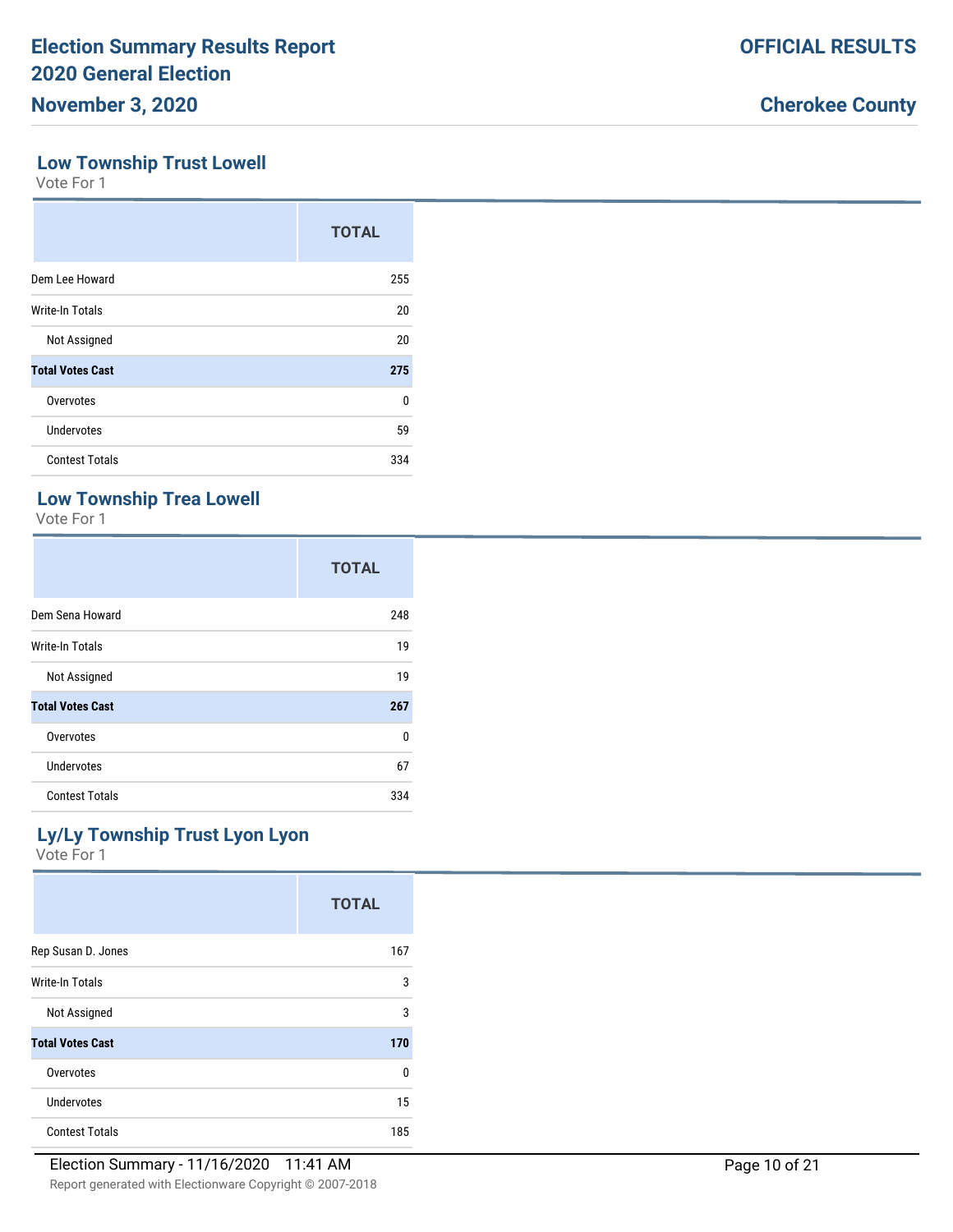#### **Ly/Ly Township Trea Lyon Lyon**

Vote For 1

|                         | <b>TOTAL</b> |
|-------------------------|--------------|
| Rep Allen Dale Moore II | 170          |
| Write-In Totals         | 1            |
| Not Assigned            | 1            |
| <b>Total Votes Cast</b> | 171          |
| Overvotes               | 0            |
| Undervotes              | 14           |
| <b>Contest Totals</b>   | 185          |

### **Min Township Trust Mineral**

Vote For 1

|                         | <b>TOTAL</b> |
|-------------------------|--------------|
| Dem Gary Sandberg       | 91           |
| Write-In Totals         | 0            |
| Not Assigned            | 0            |
| <b>Total Votes Cast</b> | 91           |
| Overvotes               | U            |
| Undervotes              | 17           |
| <b>Contest Totals</b>   | 108          |

### **Min Township Trea Mineral**

|                         | <b>TOTAL</b> |
|-------------------------|--------------|
| Rep Betty J. Martin     | 99           |
| Write-In Totals         | 0            |
| Not Assigned            | 0            |
| <b>Total Votes Cast</b> | 99           |
| Overvotes               | 0            |
| Undervotes              | 9            |
| <b>Contest Totals</b>   | 108          |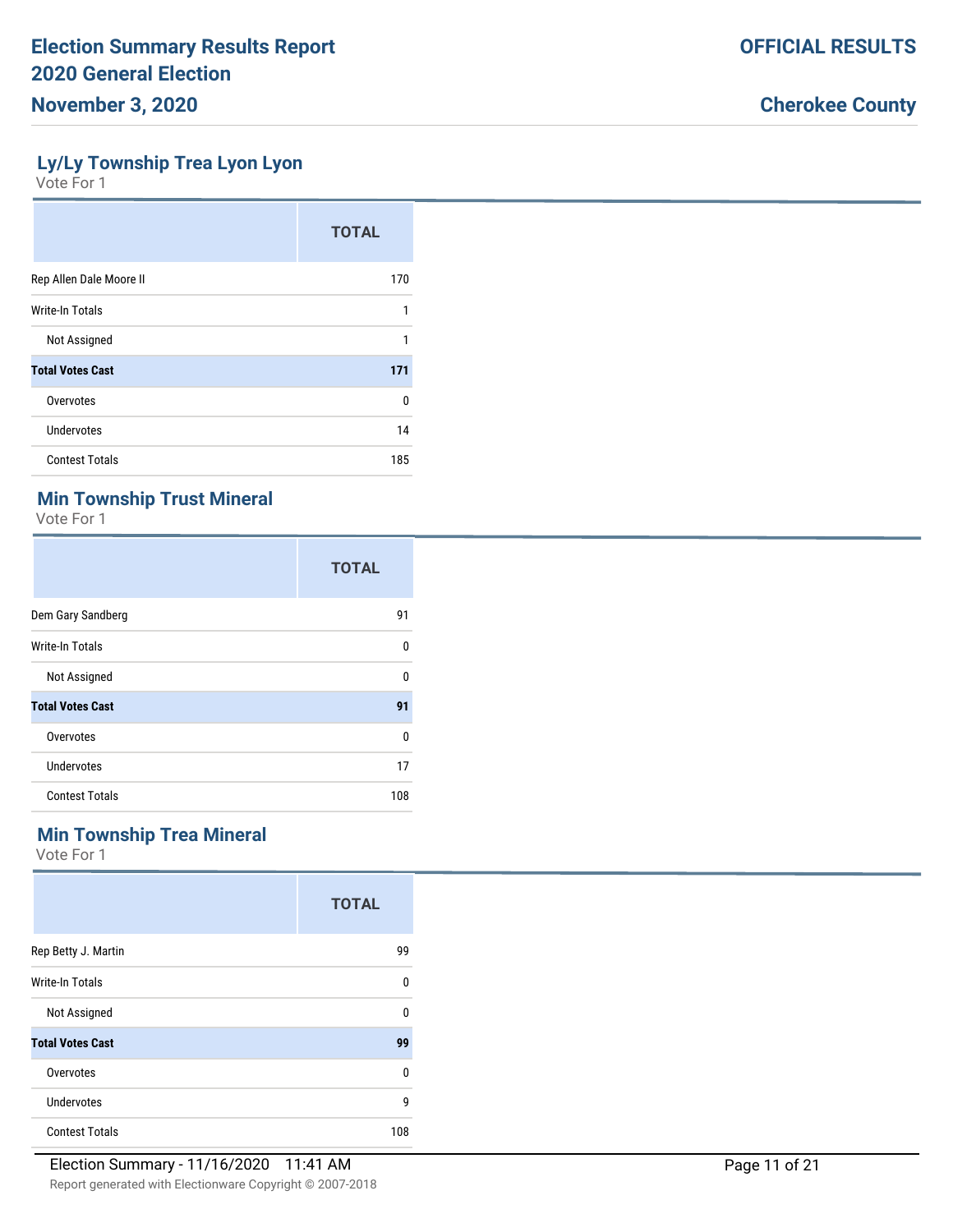#### **Neo Township Trust Neosho**

Vote For 1

|                         | <b>TOTAL</b> |
|-------------------------|--------------|
| Rep Vernon D. Hill      | 112          |
| Write-In Totals         | 3            |
| Not Assigned            | 3            |
| <b>Total Votes Cast</b> | 115          |
| Overvotes               | 0            |
| Undervotes              | 15           |
| <b>Contest Totals</b>   | 130          |

### **Neo Township Trea Neosho**

Vote For 1

|                         | <b>TOTAL</b>   |
|-------------------------|----------------|
| Rep Alexis Lawellin     | 115            |
| Write-In Totals         | 2              |
| Not Assigned            | $\mathfrak{p}$ |
| <b>Total Votes Cast</b> | 117            |
| Overvotes               | $\Omega$       |
| Undervotes              | 13             |
| <b>Contest Totals</b>   | 130            |

#### **PleaV Township Trust Pleasant View**

|                         | <b>TOTAL</b> |
|-------------------------|--------------|
| Rep Elita Alford        | 282          |
| Write-In Totals         | 7            |
| Not Assigned            | 7            |
| <b>Total Votes Cast</b> | 289          |
| Overvotes               | 0            |
| Undervotes              | 38           |
| <b>Contest Totals</b>   | 327          |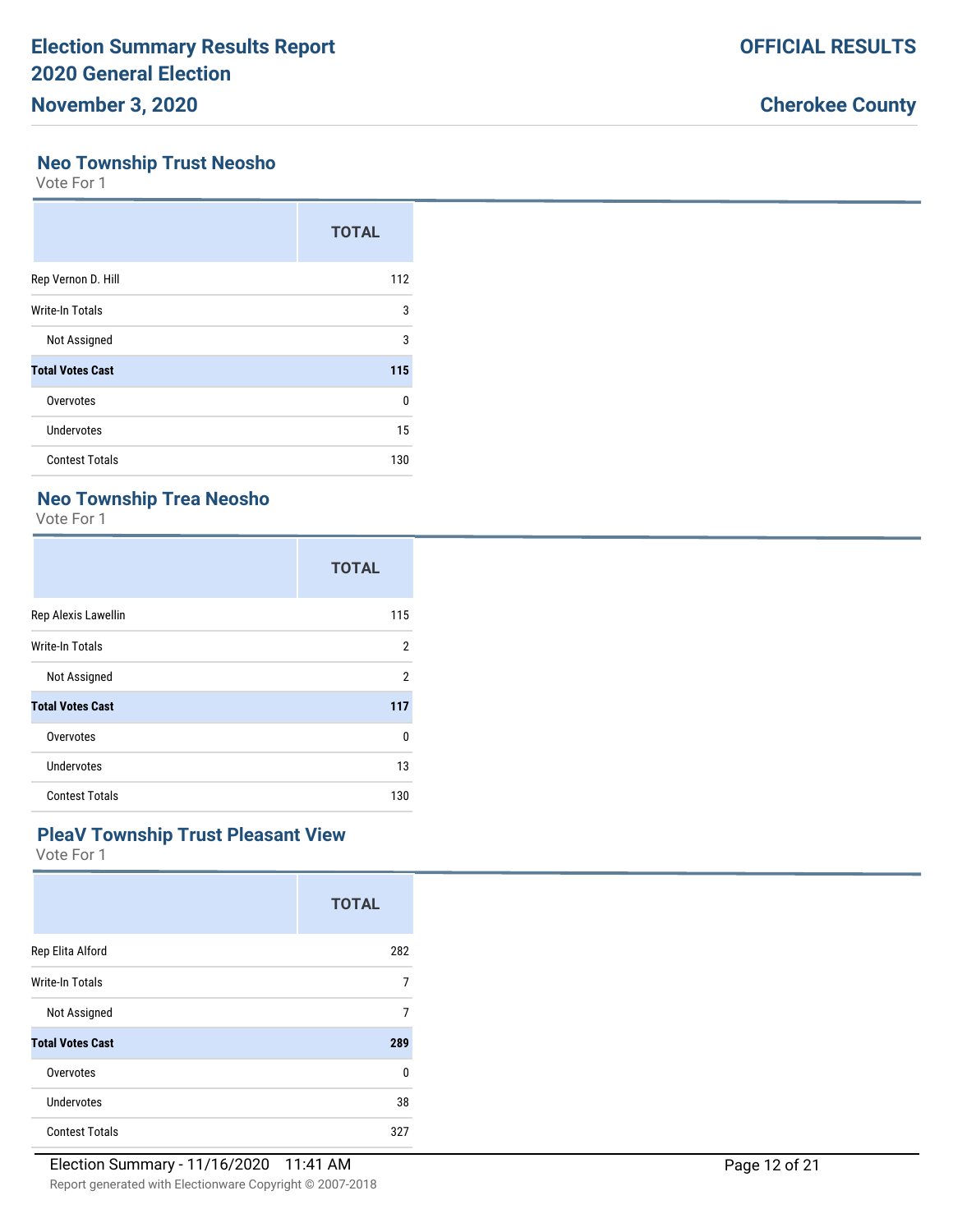#### **PleaV Township Trea Pleasant View**

Vote For 1

|                         | <b>TOTAL</b> |
|-------------------------|--------------|
| Rep Eddy Alford         | 283          |
| <b>Write-In Totals</b>  | 6            |
| Not Assigned            | 6            |
| <b>Total Votes Cast</b> | 289          |
| Overvotes               | U            |
| Undervotes              | 38           |
| <b>Contest Totals</b>   | 327          |

### **Ross/Bell Township Trus Ross**

Vote For 1

|                         | <b>TOTAL</b> |
|-------------------------|--------------|
| Dem Dixie L. Perry      | 295          |
| Write-In Totals         | 9            |
| Not Assigned            | 9            |
| <b>Total Votes Cast</b> | 304          |
| Overvotes               | U            |
| Undervotes              | 46           |
| <b>Contest Totals</b>   | 350          |

# **Ross Township Trea Ross**

|                         | <b>TOTAL</b> |
|-------------------------|--------------|
| Dem Jeannie M. Johnson  | 293          |
| Write-In Totals         | 8            |
| Not Assigned            | 8            |
| <b>Total Votes Cast</b> | 301          |
| Overvotes               | 0            |
| Undervotes              | 49           |
| <b>Contest Totals</b>   | 350          |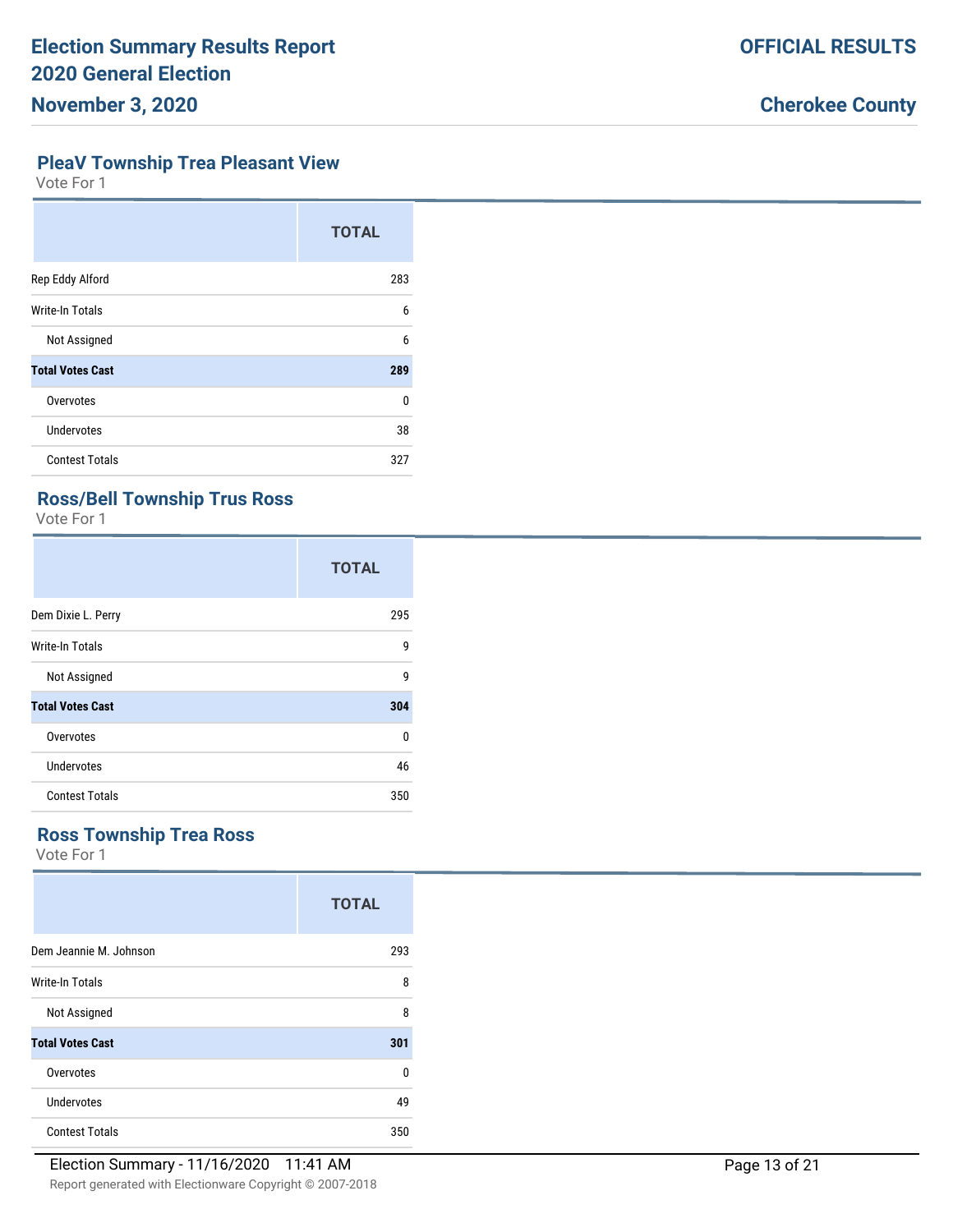#### **Sal Township Trust Salamanca**

Vote For 1

|                         | <b>TOTAL</b> |
|-------------------------|--------------|
| Dem Brenda Grant        | 260          |
| Write-In Totals         | 3            |
| Not Assigned            | 3            |
| <b>Total Votes Cast</b> | 263          |
| Overvotes               | 1            |
| Undervotes              | 56           |
| <b>Contest Totals</b>   | 320          |

### **Sal Township Trea Salamanca**

Vote For 1

|                         | <b>TOTAL</b> |
|-------------------------|--------------|
| Rep Bobby Brassart      | 268          |
| Write-In Totals         | 3            |
| Not Assigned            | 3            |
| <b>Total Votes Cast</b> | 271          |
| Overvotes               | U            |
| Undervotes              | 49           |
| <b>Contest Totals</b>   | 320          |

### **Shaw Township Trust Shawnee**

|                         | <b>TOTAL</b> |
|-------------------------|--------------|
| Rep Elijah Ferguson     | 227          |
| Write-In Totals         | 3            |
| Not Assigned            | 3            |
| <b>Total Votes Cast</b> | 230          |
| Overvotes               | $\Omega$     |
| Undervotes              | 32           |
| <b>Contest Totals</b>   | 262          |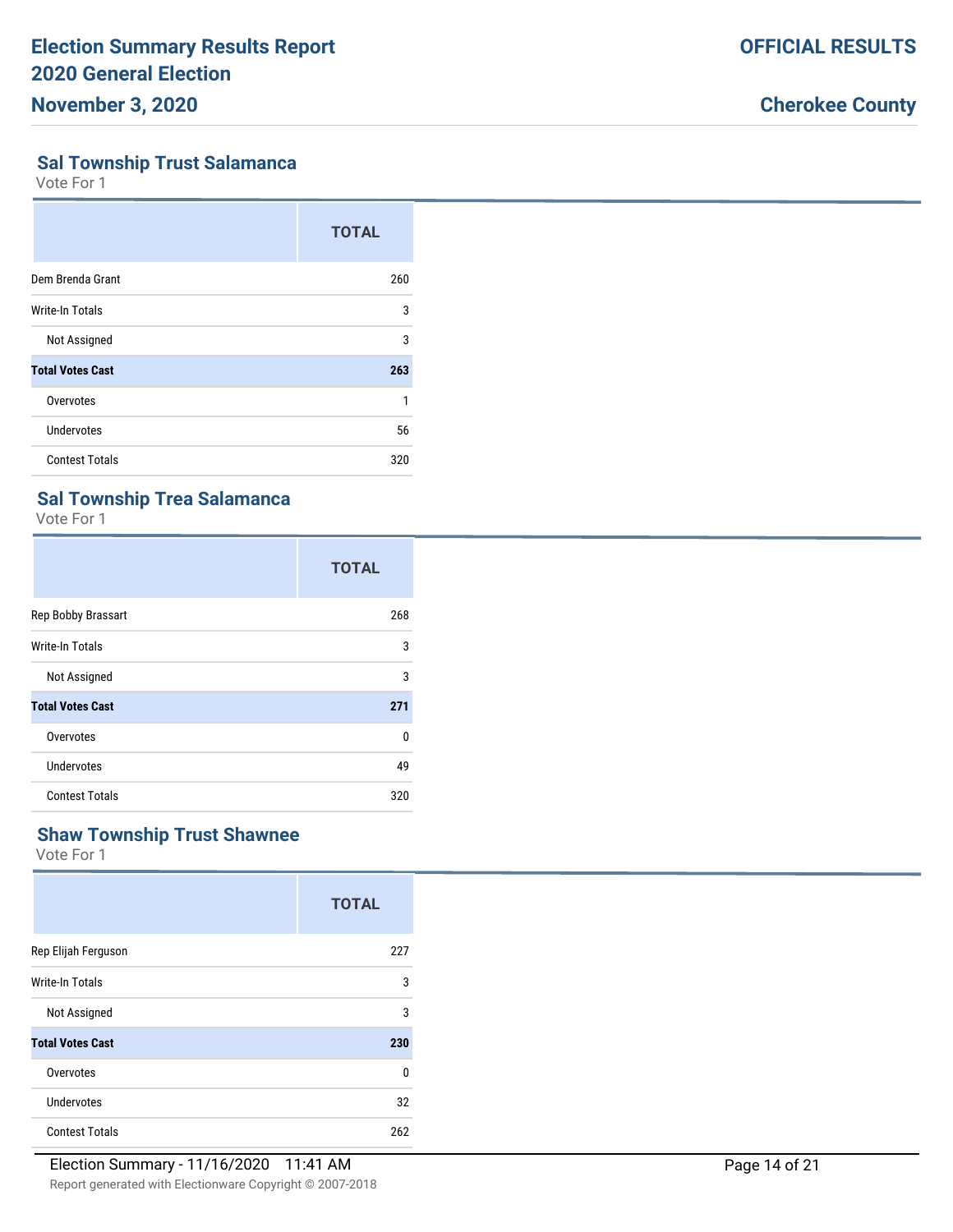# **Shaw Township Treasurer Shawnee**

Vote For 1

|                         | <b>TOTAL</b> |
|-------------------------|--------------|
| <b>Rep Misty Moore</b>  | 232          |
| Write-In Totals         | 3            |
| Not Assigned            | 3            |
| <b>Total Votes Cast</b> | 235          |
| Overvotes               | 0            |
| <b>Undervotes</b>       | 27           |
| <b>Contest Totals</b>   | 262          |

### **Sher Township Trust Sheridan**

Vote For 1

|                         | <b>TOTAL</b>   |
|-------------------------|----------------|
| Rep Aaron Bowin         | 113            |
| Write-In Totals         | 2              |
| Not Assigned            | $\overline{2}$ |
| <b>Total Votes Cast</b> | 115            |
| Overvotes               | 1              |
| Undervotes              | 6              |
| <b>Contest Totals</b>   | 122            |

### **Sher Township Trea Sheridan**

|                         | <b>TOTAL</b> |
|-------------------------|--------------|
| Rep Sherry Bowin        | 113          |
| Write-In Totals         | 1            |
| Not Assigned            | 1            |
| <b>Total Votes Cast</b> | 114          |
| Overvotes               | 0            |
| Undervotes              | 8            |
| <b>Contest Totals</b>   | 122          |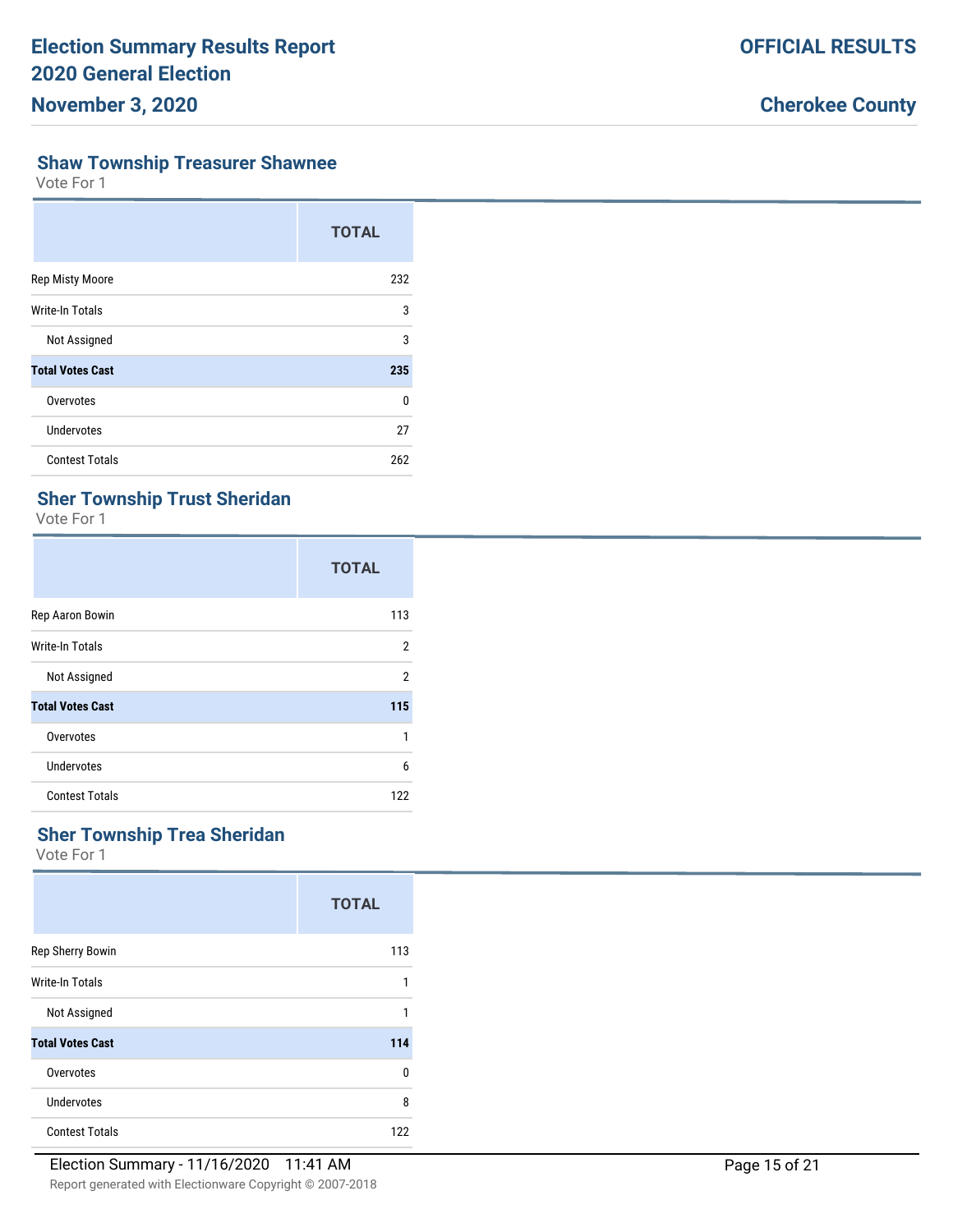#### **SpV Township Trust Spring Valley**

Vote For 1

|                         | <b>TOTAL</b> |
|-------------------------|--------------|
| Rep Clark D. Hall       | 504          |
| <b>Write-In Totals</b>  | 1            |
| Not Assigned            | 1            |
| <b>Total Votes Cast</b> | 505          |
| Overvotes               | $\Omega$     |
| Undervotes              | 64           |
| <b>Contest Totals</b>   | 569          |

### **SpV Township Treasurer Spring Valley**

Vote For 1

|                         | <b>TOTAL</b> |
|-------------------------|--------------|
| Rep Nancy King          | 503          |
| Write-In Totals         | 3            |
| Not Assigned            | 3            |
| <b>Total Votes Cast</b> | 506          |
| Overvotes               | 0            |
| Undervotes              | 63           |
| <b>Contest Totals</b>   | 569          |

#### **BaxterSps City Coun 1st Baxter Springs 1st Ward**

|                         | <b>TOTAL</b> |
|-------------------------|--------------|
| Kelly Abbott            | 270          |
| Write-In Totals         | 13           |
| Not Assigned            | 13           |
| <b>Total Votes Cast</b> | 283          |
| Overvotes               | 0            |
| Undervotes              | 51           |
| <b>Contest Totals</b>   | 334          |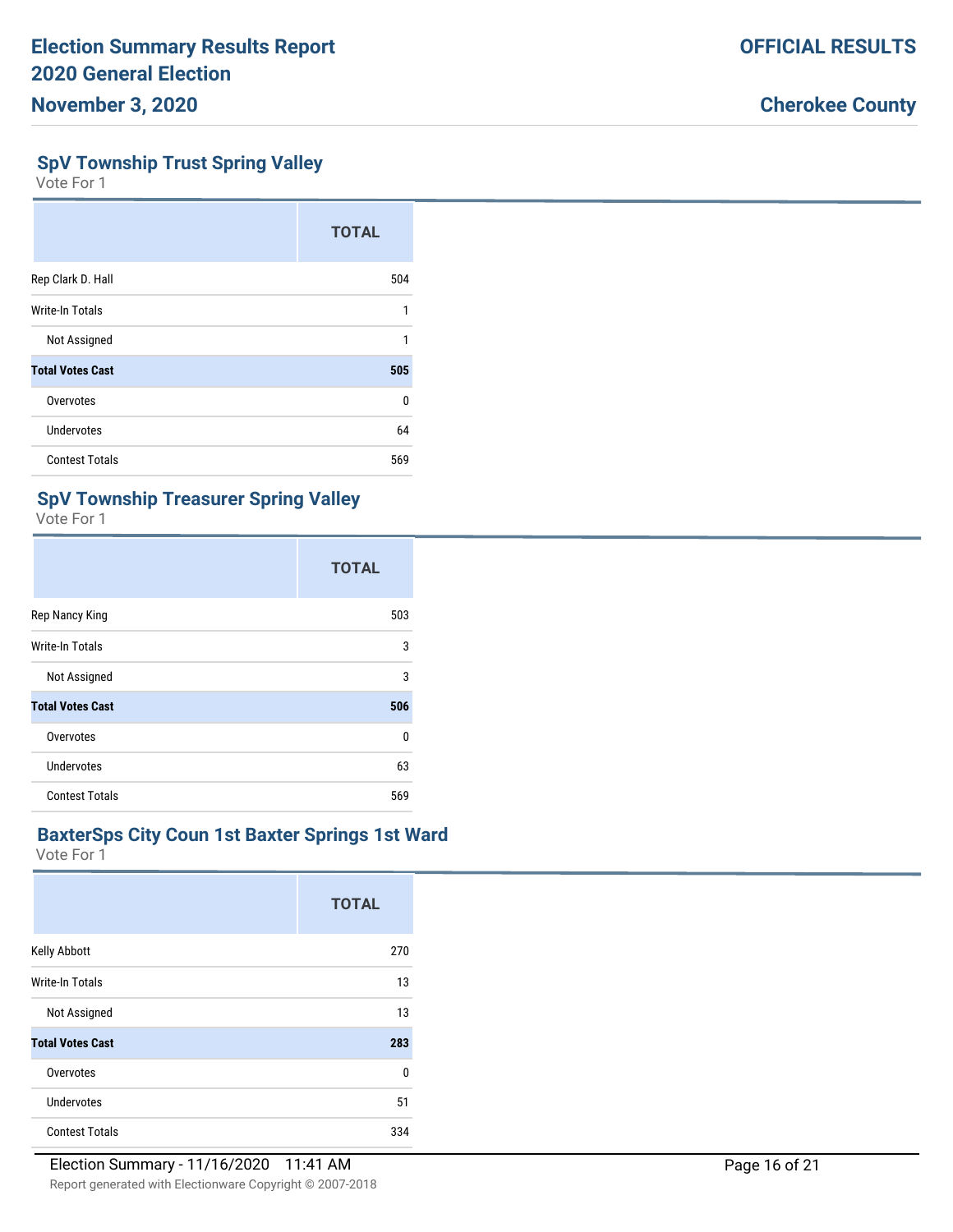# **BaxterSps City Coun 2nd Baxter Springs 2nd Ward**

Vote For 1

|                         | <b>TOTAL</b> |
|-------------------------|--------------|
| <b>Steve Dardenne</b>   | 239          |
| <b>Write-In Totals</b>  | 11           |
| Not Assigned            | 11           |
| <b>Total Votes Cast</b> | 250          |
| Overvotes               | U            |
| <b>Undervotes</b>       | 22           |
| <b>Contest Totals</b>   | 272          |

### **BaxterSps City Coun 3rd Baxter Springs 3rd Ward**

Vote For 1

|                         | <b>TOTAL</b> |
|-------------------------|--------------|
| Gary Sisco              | 535          |
| Write-In Totals         | 16           |
| Not Assigned            | 16           |
| <b>Total Votes Cast</b> | 551          |
| Overvotes               | 1            |
| <b>Undervotes</b>       | 81           |
| <b>Contest Totals</b>   | 633          |

#### **BaxterSps City Coun 4th Baxter Springs 4th Ward**

|                         | <b>TOTAL</b> |
|-------------------------|--------------|
| William B. Nott         | 296          |
| Write-In Totals         | 9            |
| Not Assigned            | 9            |
| <b>Total Votes Cast</b> | 305          |
| Overvotes               | 0            |
| Undervotes              | 39           |
| <b>Contest Totals</b>   | 344          |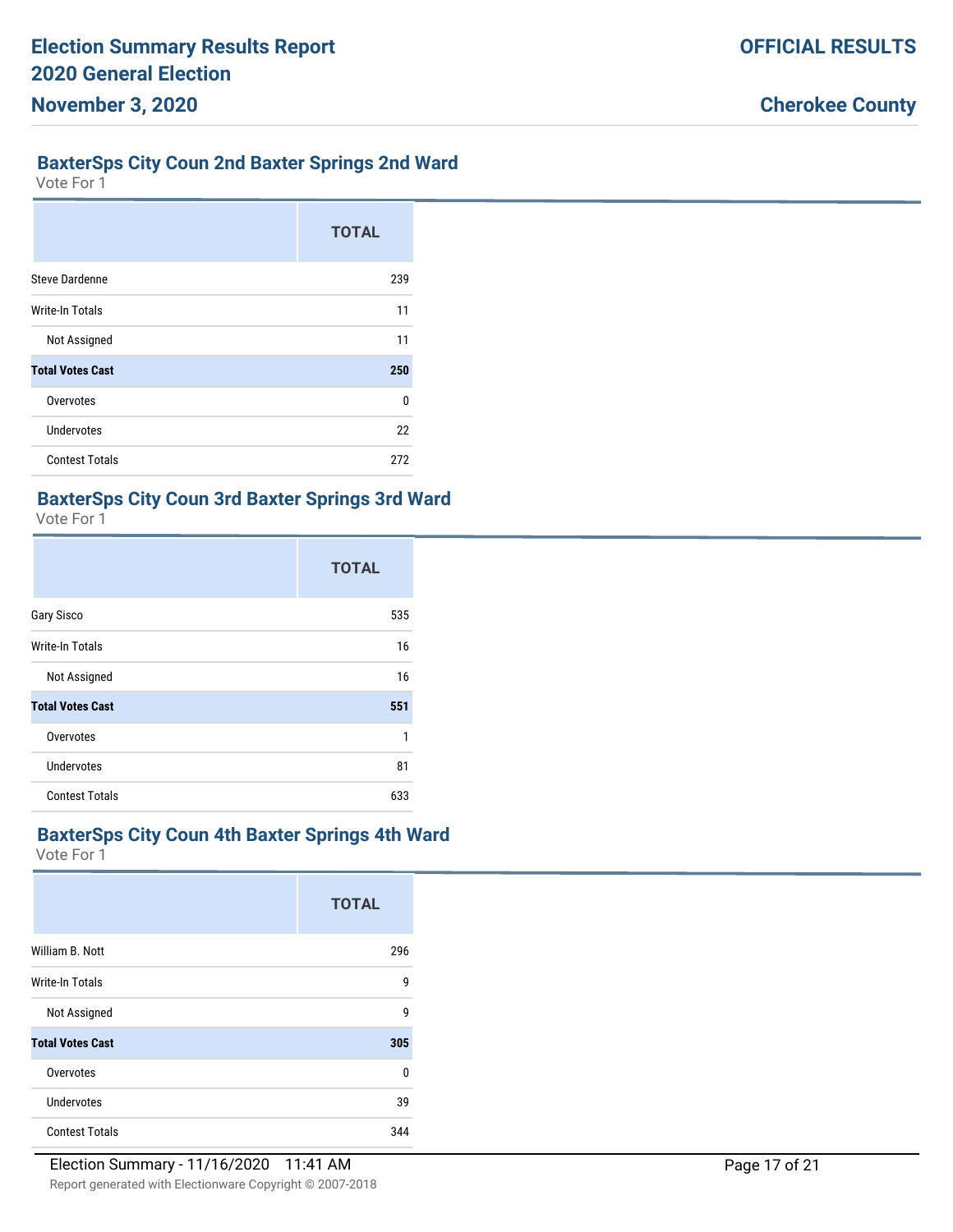### **Col Hospital Bd Columbus Hospital Board**

Vote For 1

|                         | <b>TOTAL</b> |
|-------------------------|--------------|
| <b>Write-In Totals</b>  | 179          |
| Not Assigned            | 179          |
| <b>Total Votes Cast</b> | 179          |
| Overvotes               | $\Omega$     |
| Undervotes              | 1,149        |
| <b>Contest Totals</b>   | 1,328        |

### **Supreme Court Justice Pos 4 Rosen**

Vote For 1

|                         | <b>TOTAL</b> |
|-------------------------|--------------|
| Yes                     | 5,023        |
| No                      | 3,166        |
| <b>Total Votes Cast</b> | 8,189        |
| Overvotes               | 3            |
| <b>Undervotes</b>       | 986          |
| <b>Contest Totals</b>   | 9,178        |

### **Court of Appeals Judgge Pos 4 Warner**

|                         | <b>TOTAL</b> |
|-------------------------|--------------|
| Yes                     | 5,360        |
| No                      | 2,813        |
| <b>Total Votes Cast</b> | 8,173        |
| Overvotes               | 3            |
| <b>Undervotes</b>       | 1,002        |
| <b>Contest Totals</b>   | 9,178        |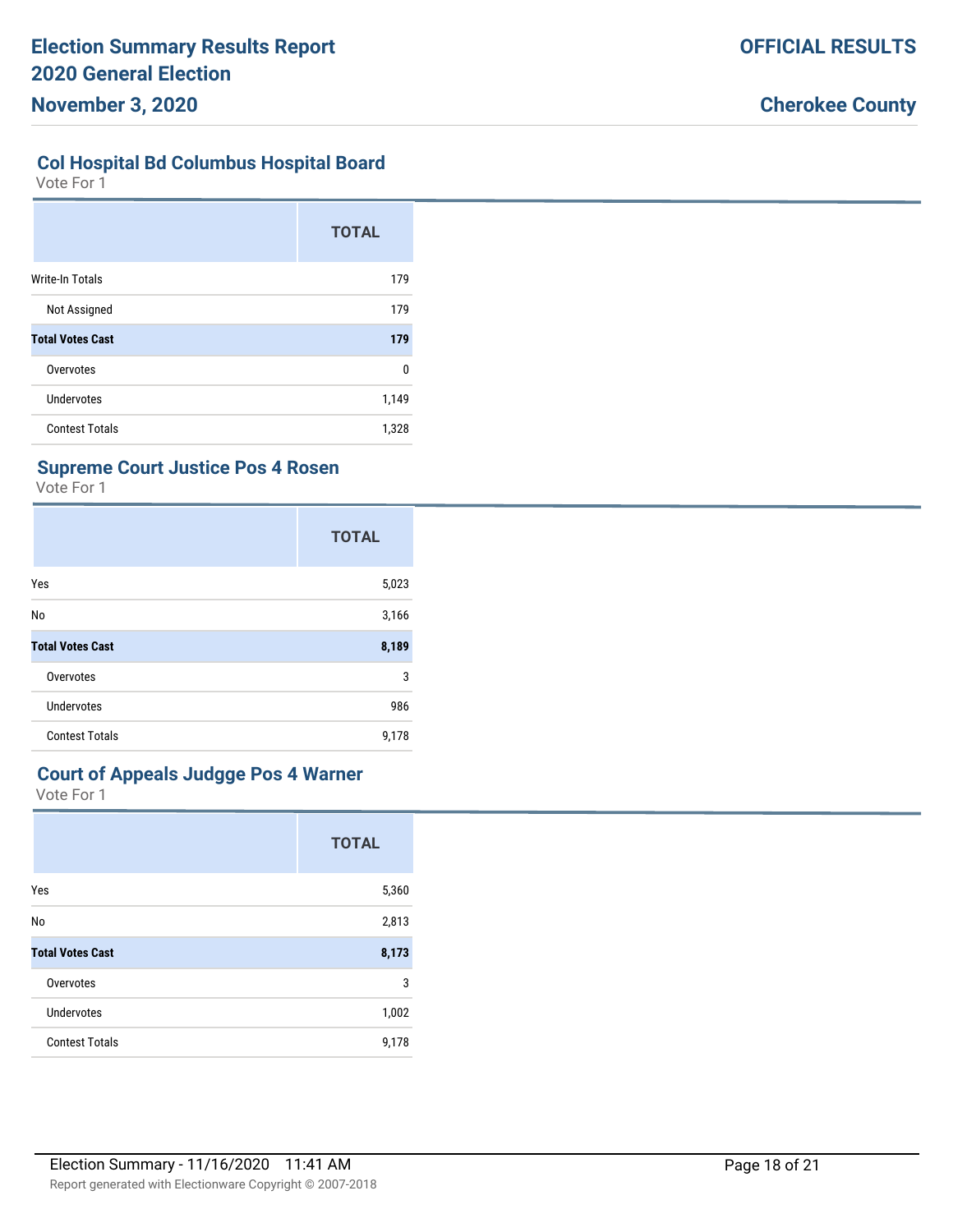#### **Court of Appeals Judgge Pos 6 Bruns**

Vote For 1

|                         | <b>TOTAL</b> |
|-------------------------|--------------|
| Yes                     | 5,307        |
| No                      | 2,783        |
| <b>Total Votes Cast</b> | 8,090        |
| Overvotes               | 3            |
| <b>Undervotes</b>       | 1,085        |
| <b>Contest Totals</b>   | 9,178        |

#### **Court of Appeals Judgge Pos 8 Atcheson**

Vote For 1

|                         | <b>TOTAL</b> |
|-------------------------|--------------|
| Yes                     | 4,824        |
| No                      | 3,254        |
| <b>Total Votes Cast</b> | 8,078        |
| Overvotes               | 5            |
| <b>Undervotes</b>       | 1,095        |
| <b>Contest Totals</b>   | 9,178        |

# **Court of Appeals Judgge Pos 9 Burger**

|                         | <b>TOTAL</b> |
|-------------------------|--------------|
| Yes                     | 4,838        |
| No                      | 3,242        |
| <b>Total Votes Cast</b> | 8,080        |
| Overvotes               | 6            |
| Undervotes              | 1,092        |
| <b>Contest Totals</b>   | 9,178        |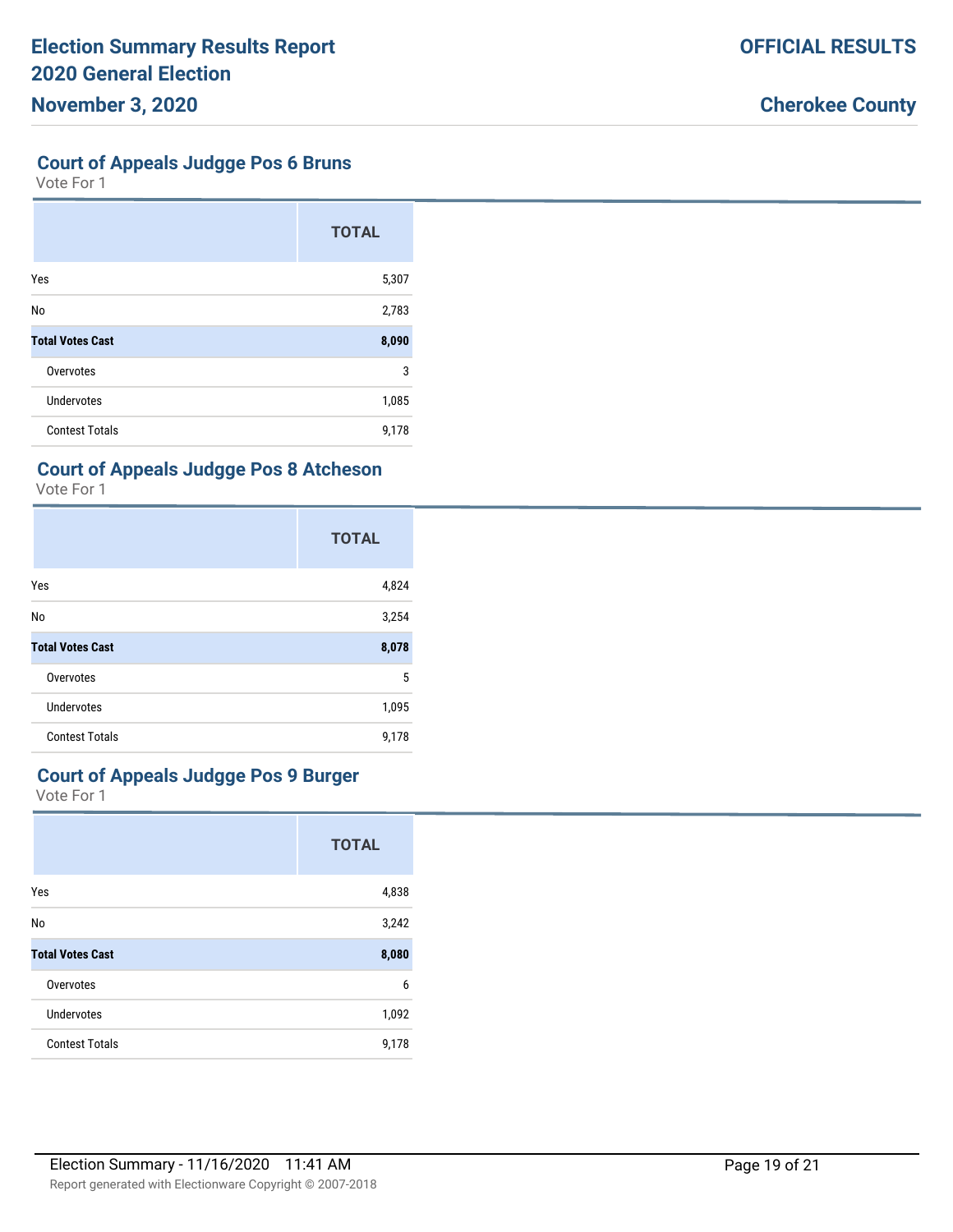# **Court of Appeals Judgge Pos 14 Gardner**

Vote For 1

|                         | <b>TOTAL</b> |
|-------------------------|--------------|
| Yes                     | 5,334        |
| No                      | 2,776        |
| <b>Total Votes Cast</b> | 8,110        |
| Overvotes               |              |
| <b>Undervotes</b>       | 1,067        |
| <b>Contest Totals</b>   | 9,178        |

#### **Dist Court Judge Pos 11 Div 1 Brunetti**

Vote For 1

|                         | <b>TOTAL</b> |
|-------------------------|--------------|
| Yes                     | 5,656        |
| No                      | 2,503        |
| <b>Total Votes Cast</b> | 8,159        |
| Overvotes               | 1            |
| <b>Undervotes</b>       | 1,018        |
| <b>Contest Totals</b>   | 9,178        |

### **Dist Mag Judge Pos 11 Marsh**

|                         | <b>TOTAL</b>   |
|-------------------------|----------------|
| Yes                     | 5,978          |
| No                      | 2,405          |
| <b>Total Votes Cast</b> | 8,383          |
| Overvotes               | $\overline{2}$ |
| Undervotes              | 793            |
| <b>Contest Totals</b>   | 9,178          |